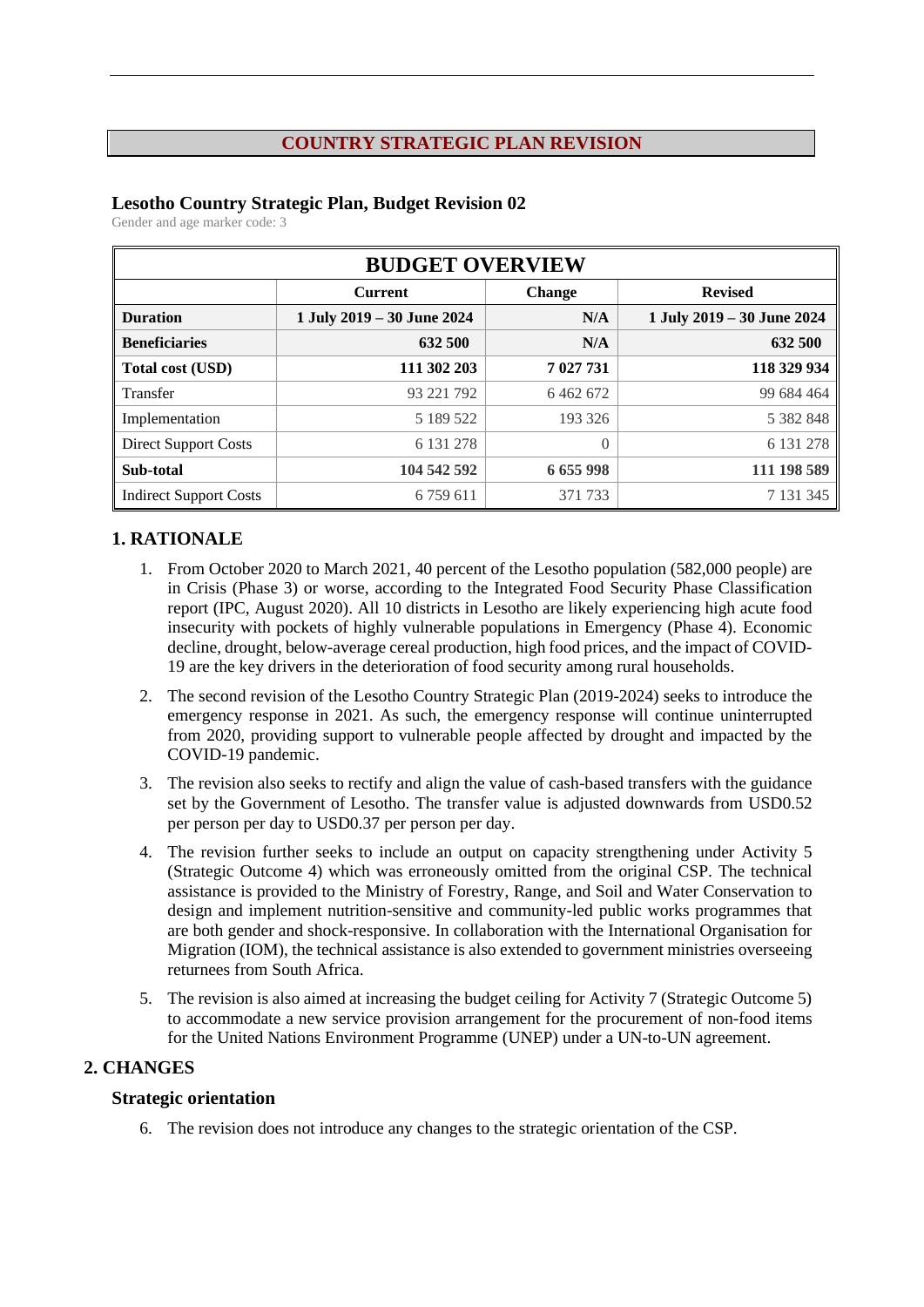#### **Strategic outcomes**

- 7. From January to April 2021, the emergency intervention under Strategic Outcome 1 will target 28,005 vulnerable households (52 percent are women headed) in the districts of Maseru, Mafeteng, Mohale's Hoek, Quthing, Qacha's Nek, Mokhotlong and Thaba-Tseka districts. A total of 17,505 households are from the districts of Mokhotlong and Thaba-Tseka which face the highest severity of food and nutrition insecurity.
- 8. In support of the Government of Lesotho, WFP is partnering with the disaster management sector groups and the district disaster management teams. The Disaster Management Authority plays the main role of coordination while the social assistance programme registry of the Ministry of Social Development is leveraged for the identification of eligible households.
- 9. The targeted households are provided with either cash or commodity vouchers or a combination of both based on the results of a market functionality index conducted in August and October 2020. WFP has also conducted assessments related to security, protection, mobile network coverage and community preference.
- 10. The voucher programme is administered through WFP-contracted retailers that provide a prescribed basket inclusive of essential non-food items. The cash transfers are done through mobile money and households can access both food and non-food items. Monthly price monitoring allows WFP to adjust the food basket should there be a significant increase in food prices. WFP also regularly engages with local millers to ensure consistent supply of maize to the operational areas.
- 11. Stunting levels among children under five years of age in the two districts of Mokhotlong and Thaba-Tseka are above 40 percent exceeding the national average of 33 percent. According to the Fill the Nutrient Gap report (FNG, April 2020), the minimum dietary diversity (MDD) is the lowest while the cost of a nutritious diet in the two districts is among the highest in the country. In recognition of the nutritional needs of children between 6 and 59 months as well as pregnant and lactating women and girls, WFP provides specialized foods to these two at-risk populations. Nutrition social and behavior change communication will continue to be integrated into the intervention to promote adoption of good nutritional practices at household level.
- 12. Under Strategic Outcome 4, and in collaboration with the IOM, reintegration and livelihoods activities are implemented for returnees to the district of Quthing. The district is specifically targeted because it has a sizeable number of returnees from South Africa who have lost their livelihoods due to the COVID-19 pandemic.
- 13. Under Strategic Outcome 5, WFP procures equipment on behalf of UNEP for the early warning systems project in support of the Government of Lesotho. WFP performs this role in line with the terms and conditions of the service level agreement signed between WFP and UNEP (2020 to 2023).
- 14. No additional monitoring and evaluations arrangement is required as the revision does not introduce new activities. WFP will continue with the monitoring and evaluation arrangements as per the CSP document with some amendments on the planned evaluations. The number of decentralised evaluations to be commissioned by the CO during the CSP period is increased from two to four, as follows:
	- $\triangleright$  Based on the 2019 internal audit recommendations, the CO commissioned an evaluation of the WFP and government asset creation activities in 2020 which is ongoing.
	- ➢ Evaluation of resilience (linked to the mid-term evaluation of the Adaptation Fund Programme) and country capacity strengthening work to be undertaken in 2022.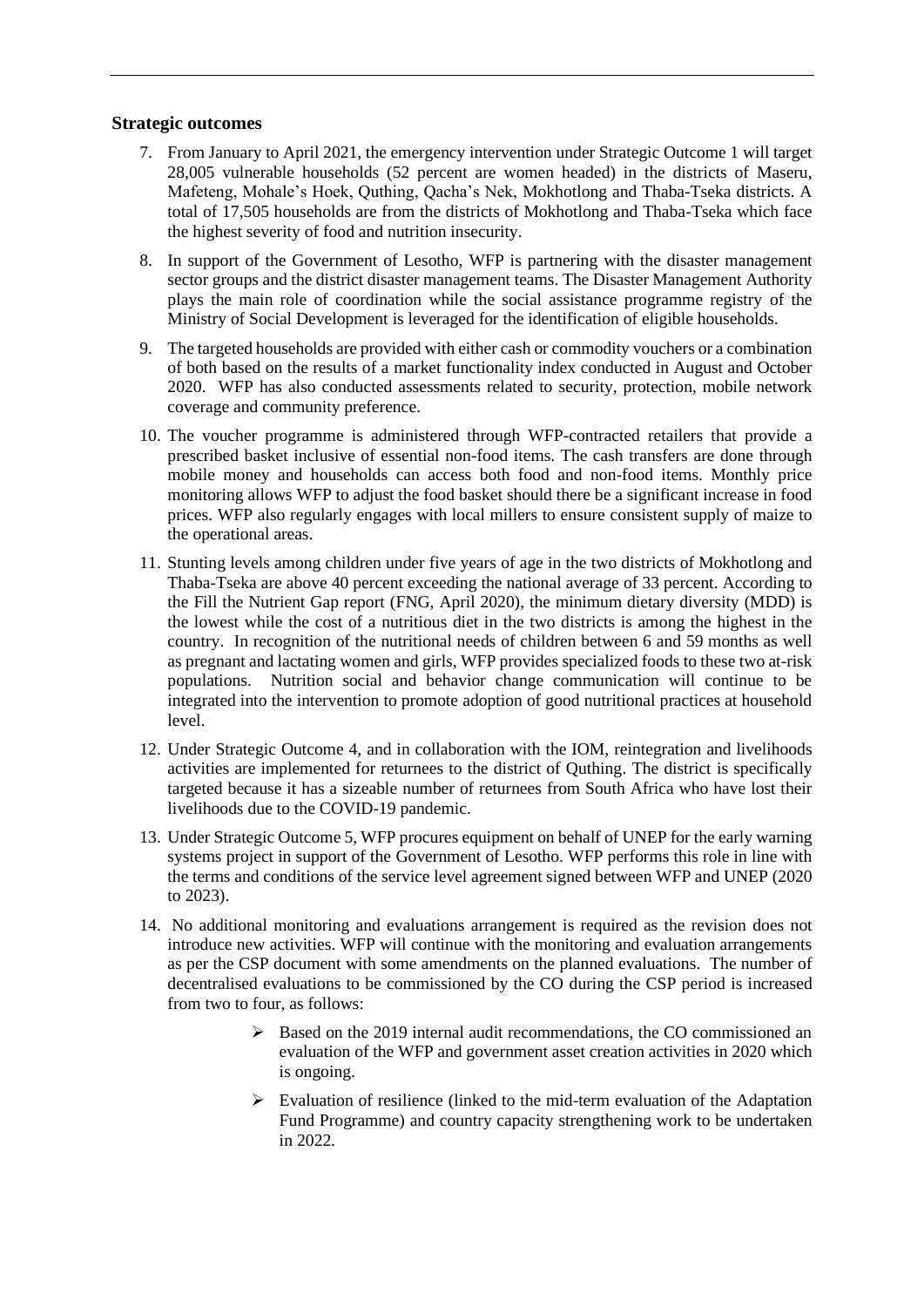- ➢ Evaluation of the social and behaviour change communication to be commissioned in 2022.
- ➢ Final evaluation of the Adaptation Fund Programme in 2024.
- 15. The main risk is the frequent changes of government officials in strategic and operational positions. This has the potential to affect the operating environment for WFP and its staff. WFP will maintain a safe and secure operating environment for implementation of interventions also in coordination with the United Nations Department of Safety and Security (UNDSS).

#### *Beneficiary analysis*

16. There are no changes to the beneficiary figures associated with this revision.

| TABLE 1: DIRECT BENEFICIARIES BY STRATEGIC OUTCOME, ACTIVITY & MODALITY |                |                   |                                |                          |                                 |                               |                          |
|-------------------------------------------------------------------------|----------------|-------------------|--------------------------------|--------------------------|---------------------------------|-------------------------------|--------------------------|
| Strategic<br>Outcome                                                    | Activity       | Period            | Women<br>$(18 + \text{years})$ | Men<br>$(18 + years)$    | Girls<br>$(0-17 \text{ years})$ | <b>Boys</b><br>$(0-17$ years) | Total                    |
|                                                                         |                | Current           | 74 000                         | 55 000                   | 118 000                         | 36 000                        | 283,000                  |
| $\mathbf{1}$                                                            | $\mathbf{1}$   | Increase/decrease |                                |                          |                                 |                               |                          |
|                                                                         |                | Revised           |                                |                          |                                 |                               |                          |
|                                                                         |                | Current           | $\overline{a}$                 | $\overline{\phantom{a}}$ | 120 600                         | 119 400                       | 240,000 <sup>1</sup>     |
|                                                                         | $\overline{2}$ | Increase/decrease | $\overline{a}$                 | $\overline{\phantom{a}}$ |                                 |                               |                          |
|                                                                         |                | Revised           | $\overline{\phantom{0}}$       | $\overline{\phantom{a}}$ |                                 |                               | -                        |
| $\overline{2}$                                                          |                | Current           |                                |                          |                                 |                               |                          |
|                                                                         | 3              | Increase/decrease |                                | $\overline{\phantom{a}}$ |                                 |                               |                          |
|                                                                         |                | Revised           | $\overline{a}$                 | $\overline{\phantom{0}}$ | $\overline{\phantom{0}}$        | $\qquad \qquad -$             |                          |
|                                                                         |                | Current           | $\qquad \qquad -$              | $\overline{\phantom{0}}$ | $\overline{\phantom{a}}$        | $\qquad \qquad \blacksquare$  | $\qquad \qquad -$        |
| 3                                                                       | $\overline{4}$ | Increase/decrease |                                |                          |                                 | $\overline{\phantom{0}}$      |                          |
|                                                                         |                | Revised           |                                |                          |                                 |                               |                          |
|                                                                         |                | Current           | 85 500                         | 57 000                   |                                 | $\overline{\phantom{0}}$      | 142 500                  |
|                                                                         | 5              | Increase/decrease |                                |                          | $\overline{\phantom{a}}$        | $\qquad \qquad \blacksquare$  |                          |
| $\overline{4}$                                                          |                | Revised           |                                |                          |                                 |                               |                          |
|                                                                         |                | Current           | $\overline{a}$                 | $\overline{\phantom{0}}$ |                                 |                               |                          |
|                                                                         | 6              | Increase/decrease | $\overline{\phantom{a}}$       | $\qquad \qquad -$        | $\qquad \qquad -$               | $\qquad \qquad \blacksquare$  | $\overline{\phantom{a}}$ |
|                                                                         |                | Revised           |                                |                          |                                 |                               |                          |
| 5<br>7                                                                  |                | Current           |                                |                          |                                 |                               |                          |
|                                                                         |                | Increase/decrease | $\overline{a}$                 | $\overline{\phantom{a}}$ |                                 |                               |                          |
|                                                                         |                | Revised           |                                |                          |                                 |                               |                          |
| <b>TOTAL</b>                                                            |                | Current           | 101 200                        | 82 225                   | 225 803                         | 223 273                       | 632 500                  |
| (without)                                                               |                | Increase/decrease |                                |                          |                                 |                               |                          |
| overlap)                                                                |                | Revised           | 101 200                        | 82 225                   | 225 803                         | 223 273                       | 632 500                  |

<sup>&</sup>lt;sup>1</sup> The highest to be reached is 240,000 consisting of 180,000 primary school children and 60,000 ECCD, and this figure will decline each year as per handover/transition plan.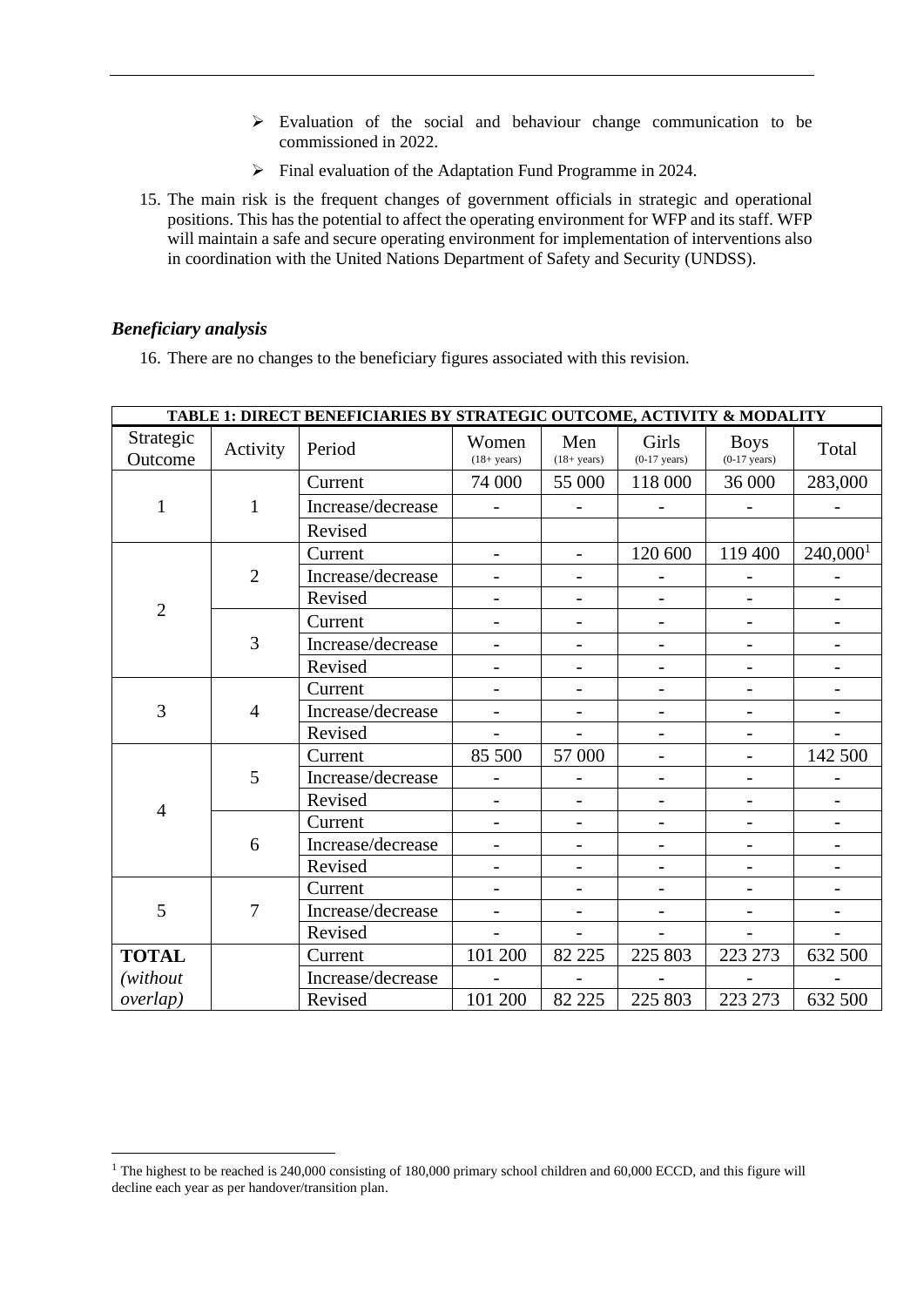# *Transfers*

| TABLE 2: FOOD RATION (g/person/day) <sup>2</sup> or CASH-BASED TRANSFER VALUE (USD/person/day)<br>BY STRATEGIC OUTCOME AND ACTIVITY |                                                   |                              |       |                                                                                             |                            |                                                           |  |  |  |
|-------------------------------------------------------------------------------------------------------------------------------------|---------------------------------------------------|------------------------------|-------|---------------------------------------------------------------------------------------------|----------------------------|-----------------------------------------------------------|--|--|--|
|                                                                                                                                     | <b>Strategic outcome 1</b>                        |                              |       |                                                                                             | <b>Strategic outcome 2</b> | <b>Strategic outcome 4</b>                                |  |  |  |
|                                                                                                                                     |                                                   | Activity 1                   |       |                                                                                             | Activity 2                 | Activity 5                                                |  |  |  |
| <b>Beneficiary type</b>                                                                                                             | Vulnerable<br>population<br>affected by<br>crises | Children<br>under 5<br>years | PLW/G | School<br>School Feeding:<br>Feeding:<br>Primary School<br>Pre-School<br>Children<br>(ECCD) |                            | Food Assistance for Asset<br><b>Creation Participants</b> |  |  |  |
| <b>Modality</b>                                                                                                                     | Food/cash                                         | Food                         | Food  | Food                                                                                        | Food                       | Cash                                                      |  |  |  |
| Cereals                                                                                                                             | 200                                               |                              |       |                                                                                             | 150                        |                                                           |  |  |  |
| Pulses                                                                                                                              | 60                                                |                              |       |                                                                                             | 30                         |                                                           |  |  |  |
| Oil                                                                                                                                 | 20                                                |                              |       |                                                                                             | 10                         |                                                           |  |  |  |
| Salt                                                                                                                                |                                                   |                              |       |                                                                                             | 3                          |                                                           |  |  |  |
| Sugar                                                                                                                               |                                                   |                              |       |                                                                                             | 10                         |                                                           |  |  |  |
| Super cereal                                                                                                                        |                                                   |                              | 250   |                                                                                             |                            |                                                           |  |  |  |
| Super cereal Plus                                                                                                                   |                                                   | 200                          |       | 60                                                                                          |                            |                                                           |  |  |  |
| Micronutrient powder                                                                                                                |                                                   |                              |       |                                                                                             |                            |                                                           |  |  |  |
| total kcal/day                                                                                                                      | 1113                                              | 787                          | 939   | 893                                                                                         | 778                        |                                                           |  |  |  |
| % kcal from protein                                                                                                                 | 11                                                | 17                           | 16    | 12                                                                                          | 10                         |                                                           |  |  |  |
| cash (US\$/person/day)                                                                                                              | 0.37                                              |                              |       |                                                                                             |                            | 0.52                                                      |  |  |  |
| Number of feeding days<br>per year                                                                                                  | 270                                               | 270                          | 270   | 180                                                                                         | 180                        | 360                                                       |  |  |  |

| <b>TABLE 3: TOTAL FOOD/CASH-BASED TRANSFER REOUIREMENTS AND VALUE</b> |                       |               |                          |                       |                       |                    |  |  |
|-----------------------------------------------------------------------|-----------------------|---------------|--------------------------|-----------------------|-----------------------|--------------------|--|--|
| Food type / cash-based transfer                                       | <b>Current Budget</b> |               | <b>Increase</b>          |                       | <b>Revised Budget</b> |                    |  |  |
|                                                                       | <b>Total</b><br>(mt)  | Total (USD)   | <b>Total</b><br>(mt)     | <b>Total</b><br>(USD) | Total (mt)            | <b>Total (USD)</b> |  |  |
| Cereals                                                               | 22 869                | 7 3 3 6 3 7 5 |                          |                       | 22 8 6 9              | 7 3 3 6 3 7 5      |  |  |
| Pulses                                                                | 5 6 5 4               | 2 605 674     | $\overline{\phantom{a}}$ |                       | 5 6 5 4               | 2 605 674          |  |  |
| Oil and Fats                                                          | 1885                  | 1 969 407     | $\overline{\phantom{0}}$ |                       | 1885                  | 1969 407           |  |  |
| Mixed and blended foods                                               | 6 208                 | 6 5 3 7 2 3 5 | 39                       | 41 089                | 6 2 4 7               | 6 5 7 8 3 2 3      |  |  |
| Other                                                                 | 1 0 4 6               | 531 229       |                          |                       | 1 0 4 6               | 531 229            |  |  |
| <b>TOTAL</b> (food)                                                   | 37 662                | 18 979 920    | 39                       | 41 089                | 37 701                | 19 021 008         |  |  |
| Cash-Based Transfers (USD)                                            |                       | 48 789 000    |                          | 6 217 110             |                       | 55 006 110         |  |  |
| <b>TOTAL</b> (food and CBT value – USD)                               | 37 662                | 67 768 920    | 39                       | 6 258 199             | 37 701                | 74 027 118         |  |  |

## **3. COST BREAKDOWN**

17. The budget increase supports the extension of the crisis response activity (Strategic Outcome 1) into April 2021. This revision also includes the capacity strengthening budget under Activity 5 (Strategic Outcome 4) as well increasing the budgetary ceiling of Activity 7 (Strategic Outcome 5).